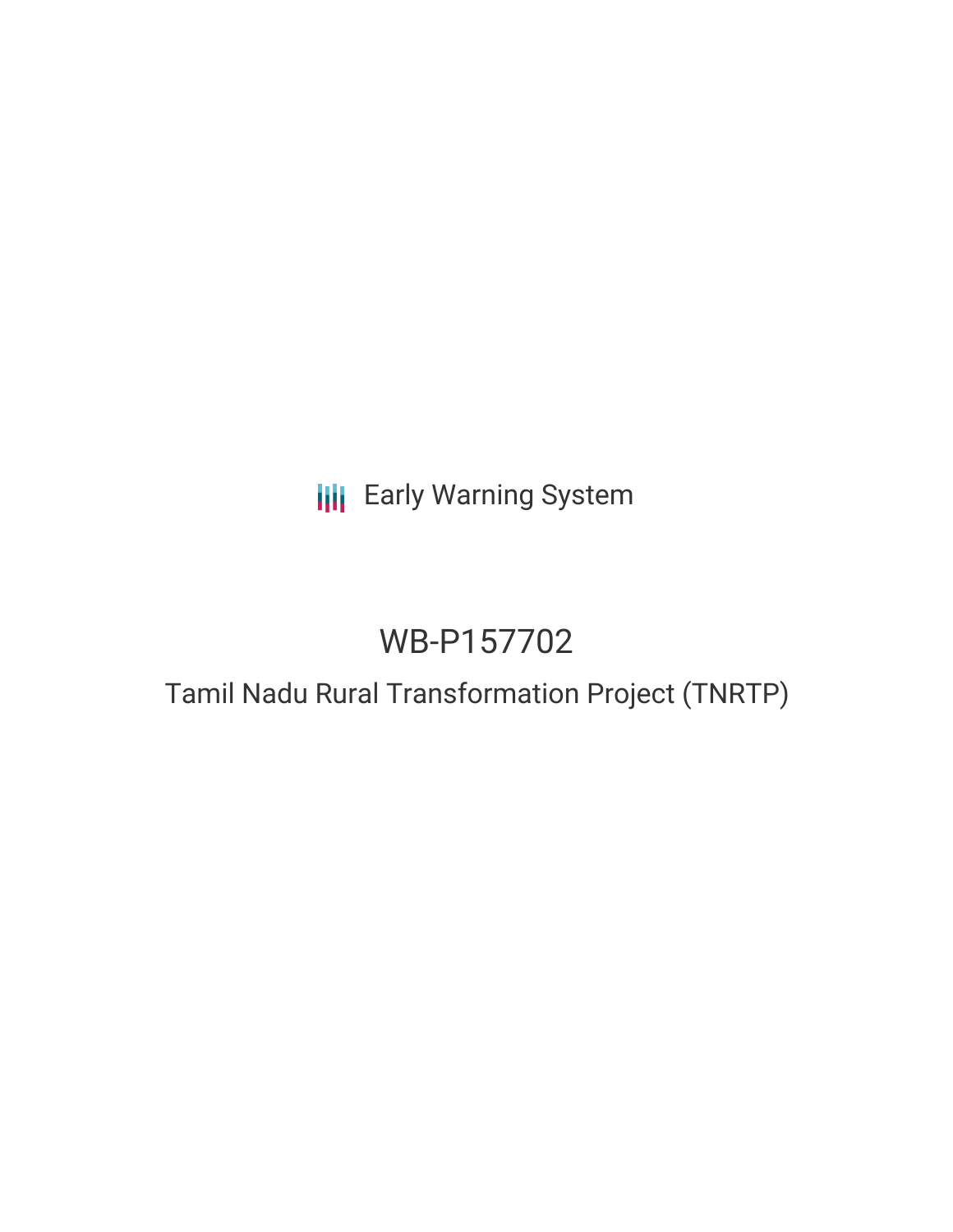

#### **Quick Facts**

| <b>Countries</b>              | India                          |
|-------------------------------|--------------------------------|
| <b>Financial Institutions</b> | World Bank (WB)                |
| <b>Status</b>                 | Active                         |
| <b>Bank Risk Rating</b>       | B                              |
| <b>Voting Date</b>            | 2017-12-01                     |
| <b>Borrower</b>               | Department of Economic Affairs |
| <b>Investment Type(s)</b>     | Loan                           |
| <b>Loan Amount (USD)</b>      | \$318.00 million               |
| <b>Project Cost (USD)</b>     | \$455.80 million               |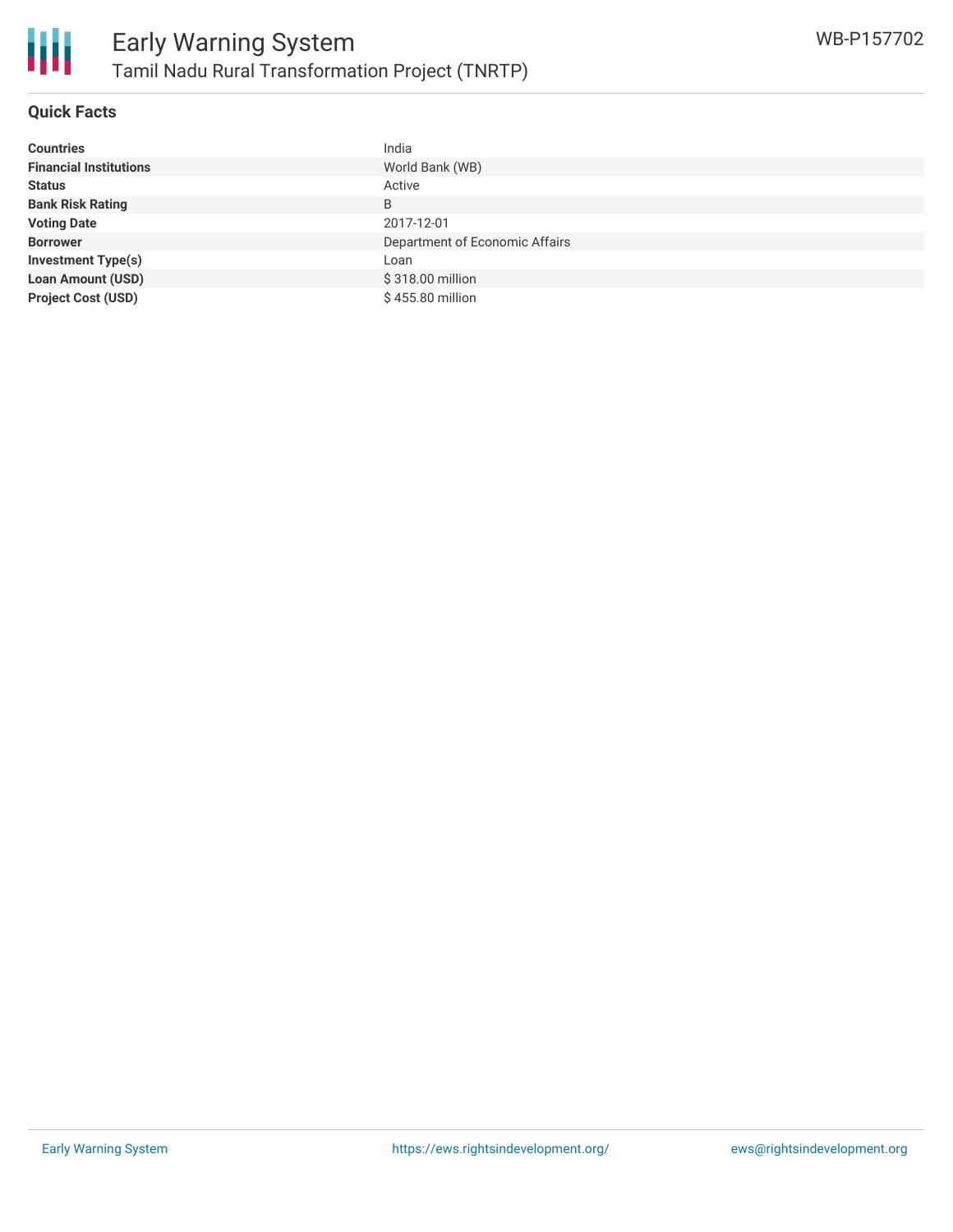

## **Project Description**

The proposed Project Development Objective (PDO) is to: enhance productivity and climate resilience of irrigated agriculture, improve water management and increase market opportunities for farmers and agro entrepreneurs in selected sub-basin areas of Tamil Nadu.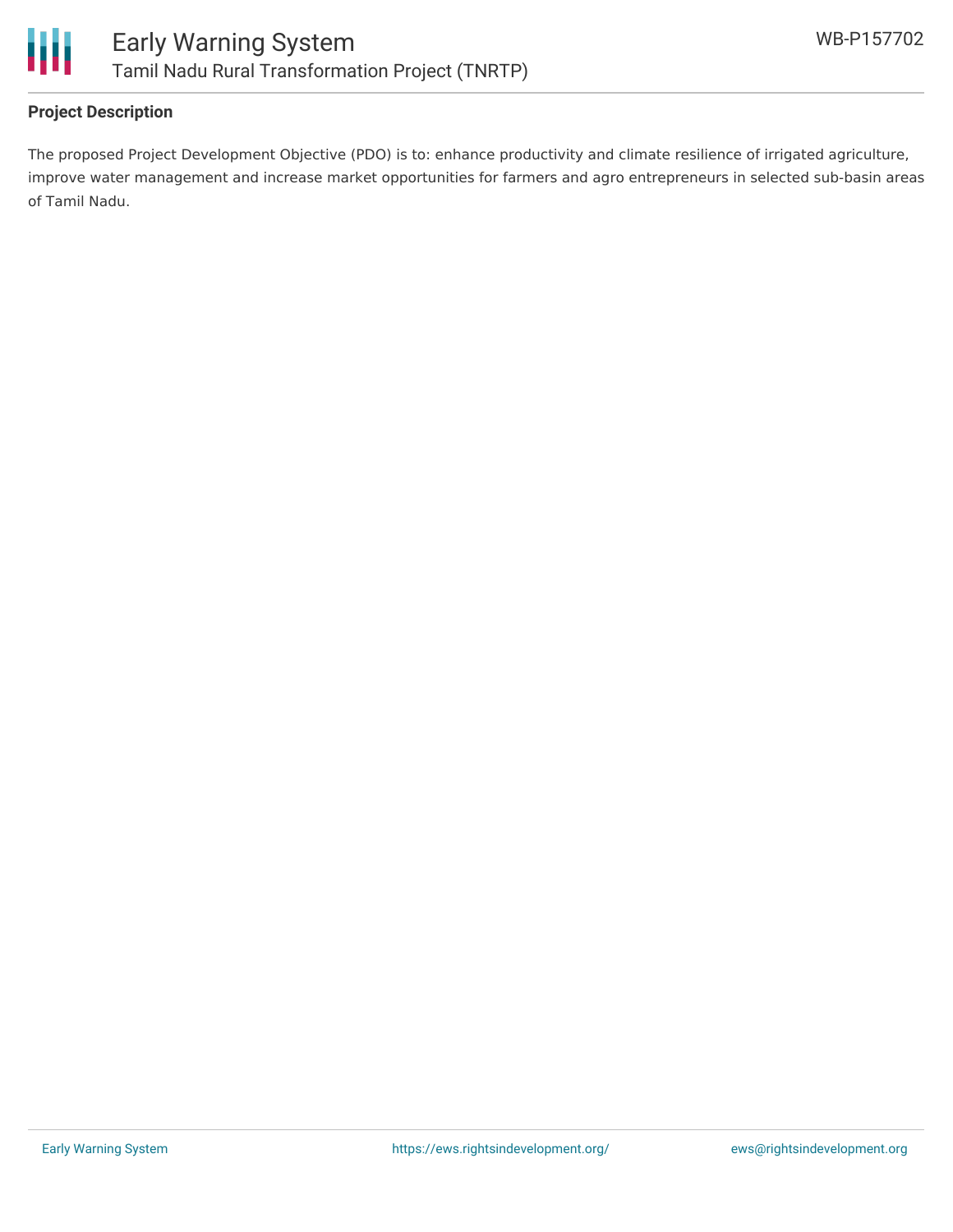

## **Investment Description**

World Bank (WB)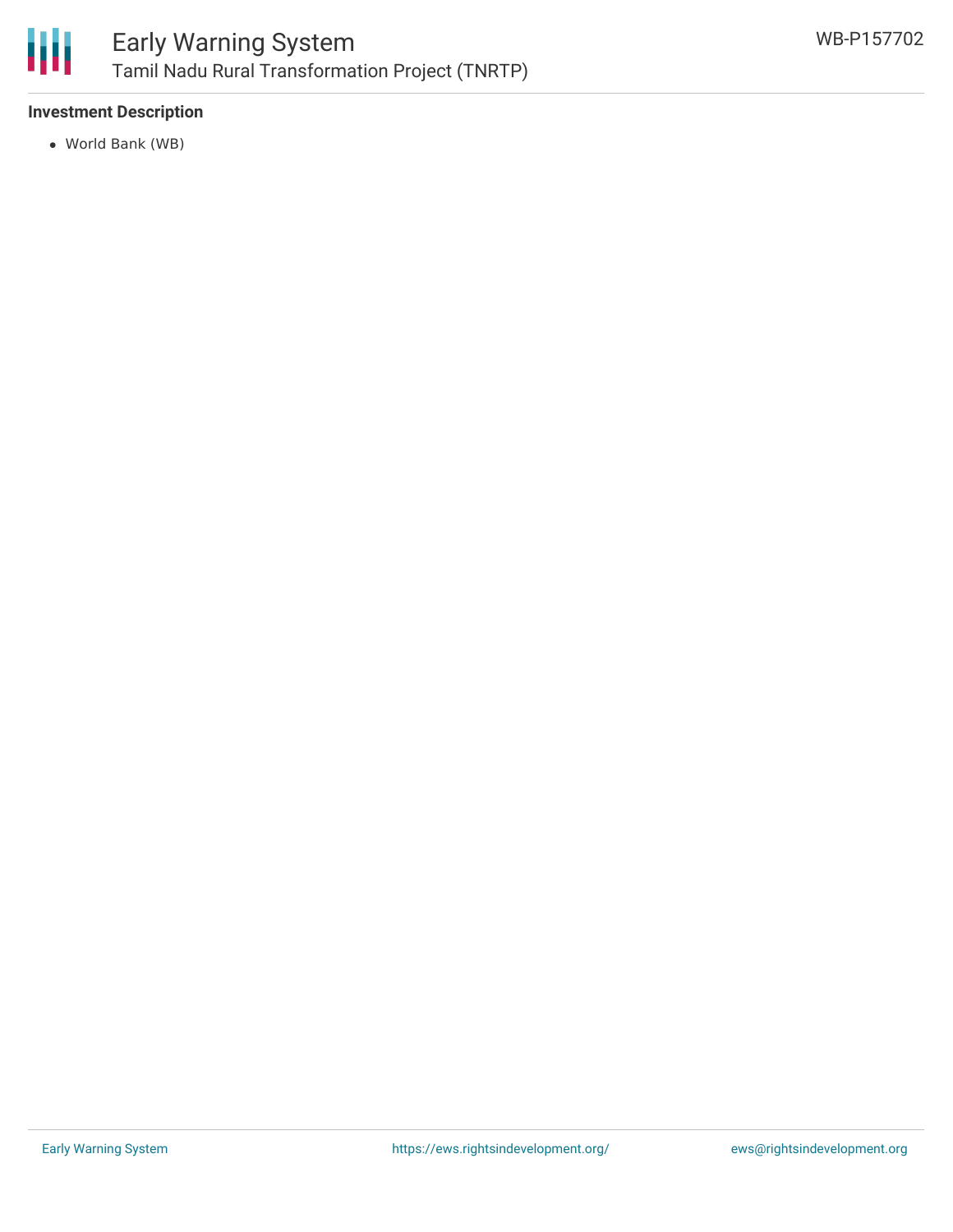

## **Contact Information**

#### PROJECT CONTACTS

World Bank Contact: Bayarsaikhan Tumurdavaa Title: Senior Agriculture Economist Contact: Kazuhiro Yoshida Title: Senior Irrigation Specialist

Borrower/Client/Recipient Name:Republic of India Contact:Mr. Rishikesh Singh Title:Director (MI), Ministry of Finance, GoI Email:rishikesh.singh74@nic.in

Implementing Agencies Name:Water Resources Organization, Public Works Department, GoTN Contact:Vibhu Nayer Title:Project Director Email:vibhunayar@gmail.com

#### ACCOUNTABILITY MECHANISM OF WORLD BANK

The World Bank Inspection Panel is the independent complaint mechanism and fact-finding body for people who believe they are likely to be, or have been, adversely affected by a World Bank-financed project. If you submit a complaint to the Inspection Panel, they may investigate to assess whether the World Bank is following its own policies and procedures for preventing harm to people or the environment. You can contact the Inspection Panel or submit a complaint by emailing ipanel@worldbank.org. You can learn more about the Inspection Panel and how to file a complaint at: http://ewebapps.worldbank.org/apps/ip/Pages/Home.aspx.